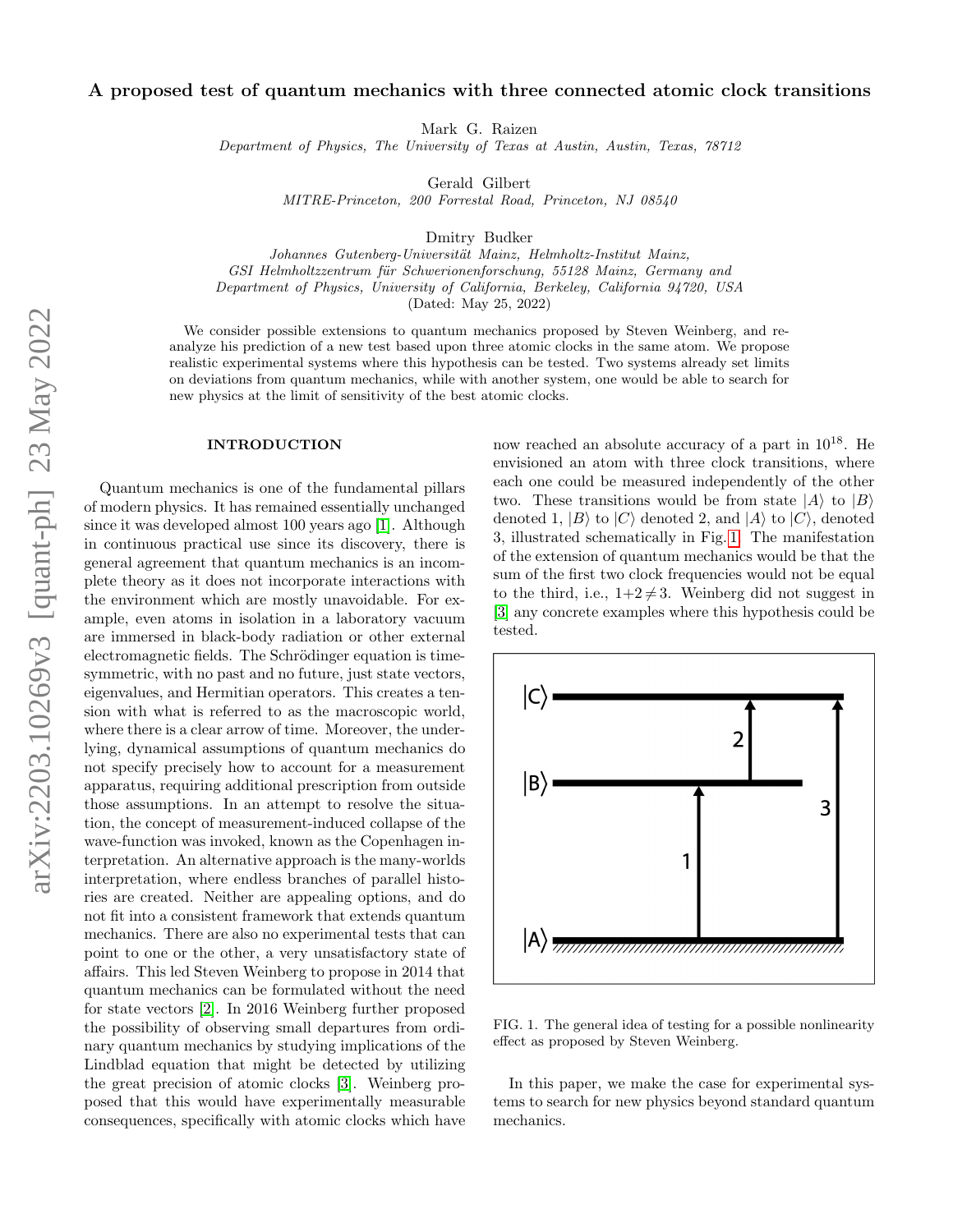Two systems are a trapped <sup>226</sup>Ra ion, and a trapped <sup>40</sup>Ca ion where three such transitions have, in fact, been measured, though they are not all atomic clock transitions thereby precluding high accuracy. The newly proposed system is neutral  $^{171}\text{Yb}$  atoms which offer the potential for extremely high accuracy typical of the best atomic clocks.

While Weinberg's extension of quantum mechanics has been a hitherto untested hypothesis, his theory does not provide an exact quantitative prediction of the size of the effect. Thus, tests in different systems are particularly useful for probing the idea.

## EXISTING LIMITS

In searching for possible experimental systems where there are three transitions that are tied together, we found existing data for a single trapped  $^{226}$ Ra ion. While radium does not have any stable isotopes, the half-life of  $226$ Ra is about 1585.5 y. It is a daughter in the decay chain of <sup>238</sup>U, so can be found in nature as first discovered by Marie and Pierre Curie in 1898. Singlyionized radium was confined in a RF Paul trap and spectroscopic measurements were reported in a series of papers [\[4–](#page-3-3)[6\]](#page-3-4). These papers did not cite the 2016 Weinberg paper, so, evidently, the authors were not aware of that work. A schematic of the energy levels is shown in Fig. [2.](#page-1-0) The ground state is  $7s$   $^2S_{1/2}$ , and two electric quadrupole transitions,  $7s\ ^2S_{1/2} \rightarrow 6d\ ^2D_{5/2}$  at  $728\,\mathrm{nm}$ and  $7s^2S_{1/2} \rightarrow 6d^2D_{3/2}$  at 828 nm. In addition, there are two electric dipole transitions  $6d^{2}D_{3/2} \rightarrow 7p^{2}P_{3/2}^{o}$ at 708 nm and  $6d^{2}D_{5/2} \rightarrow 7p^{2}P_{3/2}^{o}$  at 802 nm. In a subsequent paper, the electric dipole transition  $7s \frac{2S_{1/2}}{S} \rightarrow$  $7p^{2}P_{3/2}^{o}$  at 382 nm was reported. To within the accuracy of these measurements, the results do not exhibit any additional frequency shifts, but the precision was limited by the fact that only one of the three transitions was an electric quadrupole, while the other two were electric dipole. The quoted accuracy is around 30 MHz, though could presumably be improved considerably with longer interrogation times. Nevertheless, the <sup>226</sup>Ra system does not satisfy the criterion proposed by Weinberg of having three connected atomic clocks. The same data provide other combinations of transitions, for example 828 nm and 708 nm reach the same level as 728 and 802 nm. Again, only two of these transitions (828 nm and 728 nm) are electric quadrupole, while the other two are electric dipole.

A second case where there are existing data is a single trapped  $^{40}$ Ca ion (CaII). The atomic structure is similar to that of the radium ion, though the transition frequencies and lifetimes are different. Transitions in Ca II were investigated in the context of precision determination of isotope shifts [\[7\]](#page-3-5) and "transition closures" were studied at the  $100 \text{ kHz}$  level [\[8\]](#page-3-6), although precise calculation (rather than direct measurement) was used for some of the transitions. A fully experimental test is possible using the electric quadrupole transition,  $4s^2S_{1/2} \rightarrow 3d^2D_{5/2}$  at 729 nm, which was accurately measured [\[9\]](#page-3-7) combining them with the electric dipole transitions  $4s \frac{2S_{1/2}}{S_1} \rightarrow 4p \frac{2P_{3/2}^o}{S_2}$  at 393 nm and  $4s \ ^2D_{5/2} \rightarrow 4p \ ^2P_{3/2}$  at 854 nm reported [\[8\]](#page-3-6). Currently, the accuracy of the limits in Ca II is around 100 kHz, considerably better than in Ra II, and also may be improved in the future.

We now propose another atomic system where there are three connected clock transitions.



<span id="page-1-0"></span>FIG. 2. Selected low-lying energy levels of Ra II [\[10\]](#page-3-8) (not to scale).

## PROPOSED TEST: 1-2-3<sup>171</sup>YB ENSEMBLE CLOCKS

Various options for testing for Weinberg's nonlinearity are offered by atomic system with two electrons above closed shells, for example, neutral ytterbium (see Fig. [3\)](#page-2-0). Such atoms have an additional experimental advantage in that there are well-developed techniques for their trapping and cooling and that lattice clocks based on such atoms have been demonstrated [\[11\]](#page-3-9), The natural choice of state 1 is the ground  $4f^{14}6s^2$  state, while state 3 could be chosen from one of the  $J = 1, 2$  states of the same (even) parity. The even-parity  $J = 2$  states are connected to the ground state via electric quadrupole (E2) transitions as well as by degenerate two-photon transitions (i.e., transitions that can be driven by photons of the same wavelength). The  ${}^{1}S_0 \rightarrow {}^{1}D_2$  transition was recently used for a precision (uncertainty of  $\approx 300 \text{ Hz}$ ) determination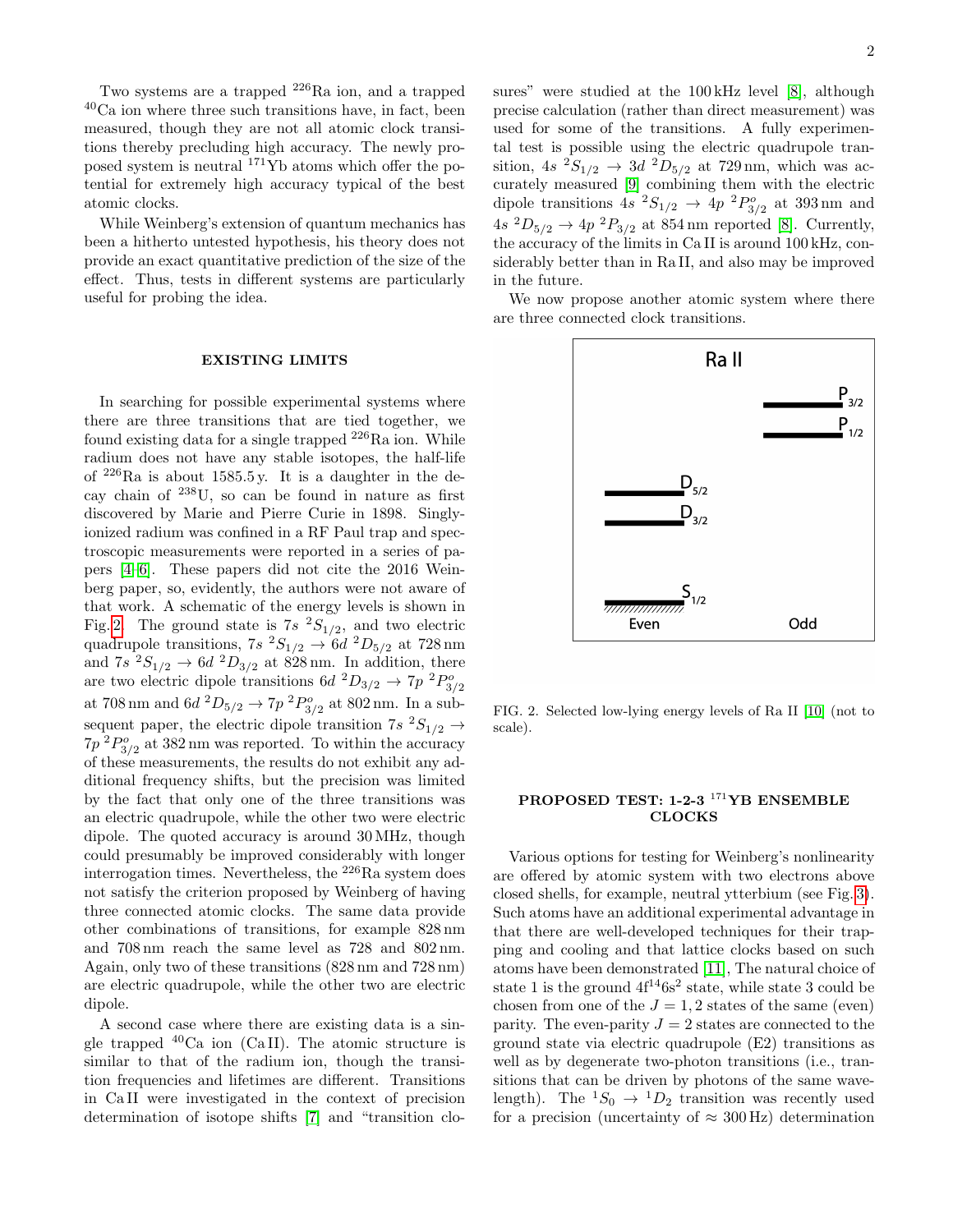of isotope shifts [\[12\]](#page-3-10). As for the transitions between the ground state and  $J = 1$  even-parity states, they are forbidden by E2 selection rules, as well as by selection rules for degenerate two-photon transitions, The way to drive these transitions is to use nondegenerate photons or, alternatively, to rely on mixing of J states by hyperfine interactions or magnetic fields, see [\[13,](#page-3-11) [14\]](#page-3-12) and references therein. In order to ultimately achieve high spectroscopic resolution in the 1-3 transition, it is prudent to choose the upper level with the longest possible radiative lifetime. The  $4f^{14}5d6s$ <sup>1</sup>D<sub>2</sub> state used for the the isotopeshift measurement has a lifetime of  $\approx 6.7 \,\mu s$  [\[13\]](#page-3-11). The E2 transition from the ground state is at 361 nm, while the degenerate two-photon transition occurs at twice that wavelength (i.e., around 723 nm).



<span id="page-2-0"></span>FIG. 3. Selected low-lying energy levels in Yb I [\[10\]](#page-3-8) (not to scale). Their properties relevant to the 1-2-3 test are listed it Table [I](#page-2-1)

| State                      |                    | Energy $\rm (cm^{-}$<br>[10] | Lifetime                    |
|----------------------------|--------------------|------------------------------|-----------------------------|
| $4f^{14}6s^2$              | ${}^{1}S_{0}^{-}$  | $\theta$                     |                             |
| $4f^{14}6s6p$              | ${}^3P_0$          | 17288.439                    | $\approx 20 \text{ s}$ [15] |
|                            | ${}^{3}P_{1}$      | 17992.007                    | $866 \text{ ns} [16]$       |
|                            | ${}^3P_2$          | 19710.388                    | $\approx 9 \text{ s}$ [17]  |
| $\overline{4f}^{13}5d6s^2$ | $J=2$              | 23 188.518                   | $\approx$ 1 min [15, 18]    |
| $4f^{14}5d6s$              | $\rm ^3D_1$        | 24 489.102                   | $329 \,\mathrm{ns}$ [16]    |
|                            | ${}^3\mathrm{D}_2$ | 24751.948                    | $460 \,\mathrm{ns}$ [13]    |
|                            | ${}^1\mathrm{D}_2$ | 27677.665                    | 6.7 $\mu$ s [13]            |
|                            |                    |                              |                             |

<span id="page-2-1"></span>TABLE I. Properties of Yb I states shown in Fig. [3.](#page-2-0) Lifetimes of metastable states depend on hyperfine mixing and are given for  $171Yb$ .

We now discuss the choice of level 2 and the 1-2 and

2-3 transitions. One option for level 2 is the metastable  $4f^{14}6s6p~^{3}P_{0}$  state. Here, the 1-2 transition can occur due to hyperfine mixing with the  ${}^{3}P_{1}$  state for an isotope with nonzero nuclear spin (e.g., <sup>171</sup>Yb with  $I = 1/2$ . The advantage here is that existing ytterbium lattice clocks already operate on this transition. The 2-3 transition can proceed by a similar mechanism and the clock operation on several transitions in the same atom can proceed as proposed in [\[15\]](#page-3-13) by alternating measurements on different transitions, with adiabatic switching of the lattice wavelength to avoid systematics.

For an even narrower 1-3 transition, one may choose to work with the metastable odd-parity  $J = 2$  state at 23188.518 cm−<sup>1</sup> , the lifetime of which is predicted to be on the order of 1 min [\[15,](#page-3-13) [18\]](#page-3-16). In fact, this is exactly the system considered in [\[15,](#page-3-13) [18\]](#page-3-16) for the dual atomic clock in one and the same atom in the context of the search for possible variation of fundamental constants [\[15,](#page-3-13) [18\]](#page-3-16). For the 1-3 transition, one would use either an E1-M1 two-photon transition or, alternatively, a hyperfine-interaction induced two-photon transition at 852 nm.

Several specific schemes exist in Yb for the 1-2-3 test, and it appears that such tests can be carried out with existing technologies, easily to sub-Hz accuracies in the initial experiments with lattice clocks, and eventually down to the full capacity of such clocks, i.e., another several orders of magnitude better.

#### OUTLOOK AND CONCLUSIONS

The cases considered here are representative; other combinations of clock transitions are possible. Interesting possibilities for 1-2-3 test exist with molecules, for instance, the  $HD^+$  molecular ions [\[19\]](#page-3-17), transitions in highly charged relativistic ions [\[20\]](#page-3-18), and perhaps even with nuclear gamma transitions [\[21\]](#page-3-19).

The highest accuracy with neutral atoms to date has been reported with Yb and Sr atoms trapped in optical lattices, and other promising clock transitions are currently being investigated. Three clock transitions in an atom are the minimum number for testing Weinberg's hypothesis, though more transitions could provide cross checks and higher sensitivity [\[22\]](#page-3-20).

Once the 1-2-3 tests start pushing the limits of sensitivity, one will need to contend with subtle effects that determine the generally asymmetric lineshapes observed in experiment, where the relation between the lineshape parameters and the "clock readout" will need to be carefully understood. One such effect is quantum interference [\[23\]](#page-3-21), the treatment of which with Lindblad formalism could perhaps be extended to include the Weinberg's extension of quantum mechanics.

In summary, we outline here realistic experimental tests of a possible extension of quantum mechanics first